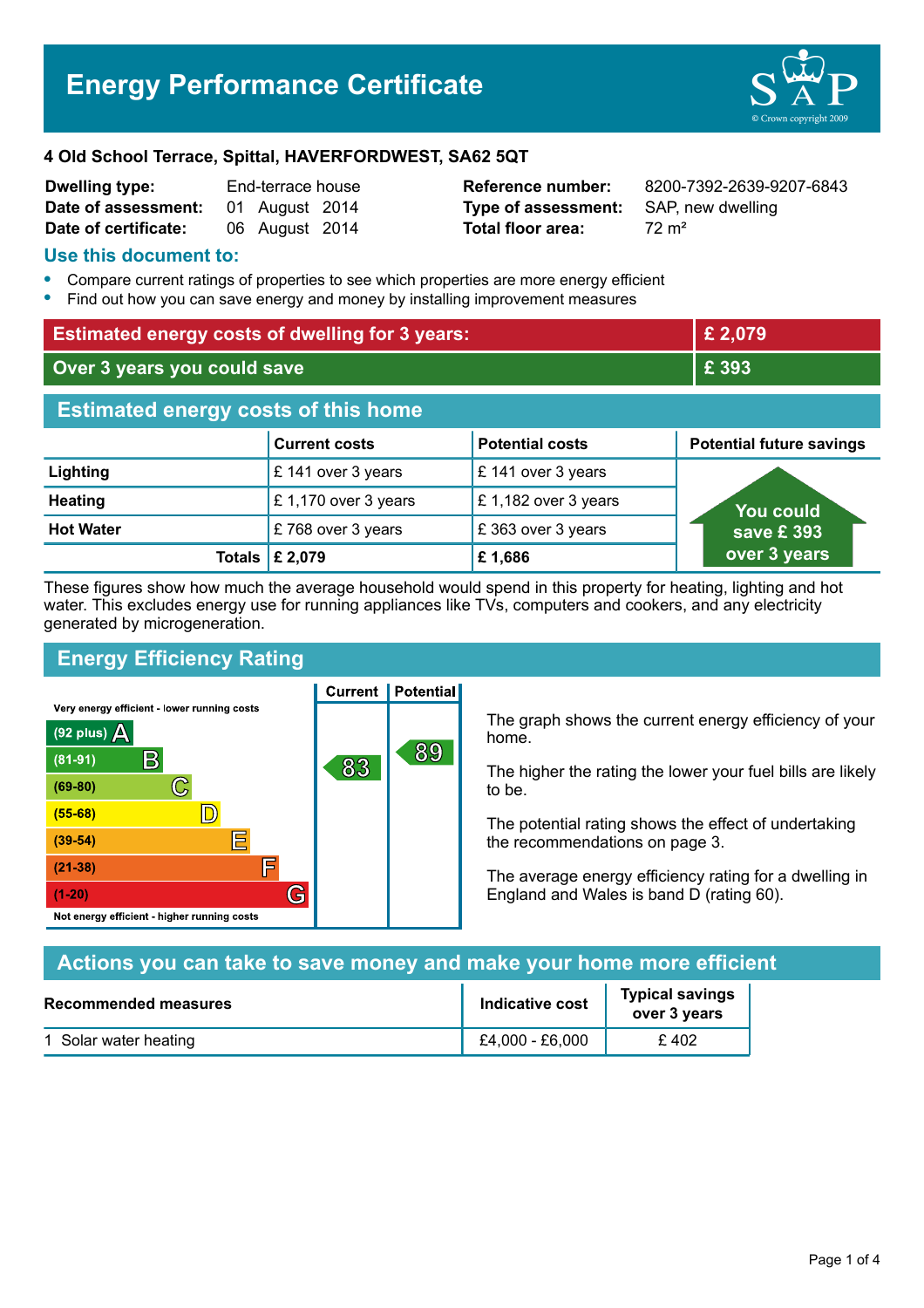### **Summary of this home's energy performance related features**

| <b>Element</b>        | <b>Description</b>                                                       | <b>Energy Efficiency</b> |
|-----------------------|--------------------------------------------------------------------------|--------------------------|
| Walls                 | Average thermal transmittance 0.24 W/m <sup>2</sup> K                    | *****                    |
| Roof                  | Average thermal transmittance 0.12 W/m <sup>2</sup> K                    | *****                    |
| Floor                 | Average thermal transmittance 0.17 W/m <sup>2</sup> K                    | *****                    |
| Windows               | High performance glazing                                                 | *****                    |
| Main heating          | Room heaters, electric                                                   |                          |
| Main heating controls | Programmer and appliance thermostats                                     | ★★★★☆                    |
| Secondary heating     | None                                                                     |                          |
| Hot water             | Electric immersion, standard tariff                                      |                          |
| Lighting              | Low energy lighting in all fixed outlets                                 | *****                    |
| Air tightness         | Air permeability 6.4 m <sup>3</sup> /h.m <sup>2</sup> (assessed average) | ★★★★☆                    |

Thermal transmittance is a measure of the rate of heat loss through a building element; the lower the value the better the energy performance.

Air permeability is a measure of the air tightness of a building; the lower the value the better the air tightness.

Current primary energy use per square metre of floor area: 87 kWh/m² per year

# **Low and zero carbon energy sources**

Low and zero carbon energy sources are sources of energy that release either very little or no carbon dioxide into the atmosphere when they are used. Installing these sources may help reduce energy bills as well as cutting carbon. The following low or zero carbon energy sources are provided for this home:

**•** Solar photovoltaics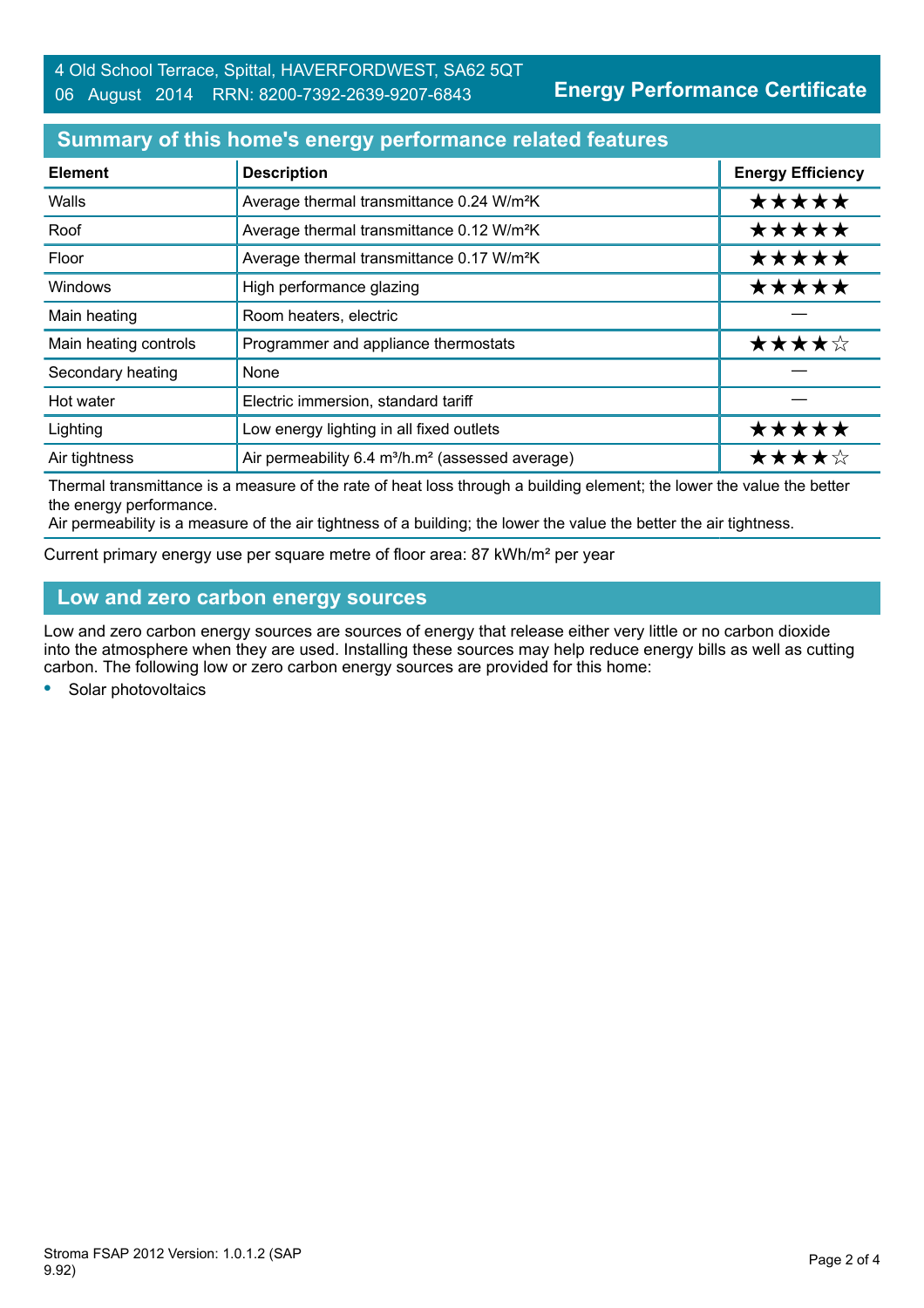#### **Recommendations**

The measures below will improve the energy performance of your dwelling. The performance ratings after improvements listed below are cumulative; that is, they assume the improvements have been installed in the order that they appear in the table. Further information about the recommended measures and other simple actions you could take today to save money is available at **www.direct.gov.uk/savingenergy**. Before installing measures, you should make sure you have secured the appropriate permissions, where necessary. Such permissions might include permission from your landlord (if you are a tenant) or approval under Building Regulations for certain types of work.

| <b>Recommended measures</b> | <b>Indicative cost</b> | <b>Typical savings</b><br>per year | <b>Rating after</b><br>improvement |
|-----------------------------|------------------------|------------------------------------|------------------------------------|
| Solar water heating         | £4,000 - £6,000        | £ 134                              | <b>B89</b>                         |